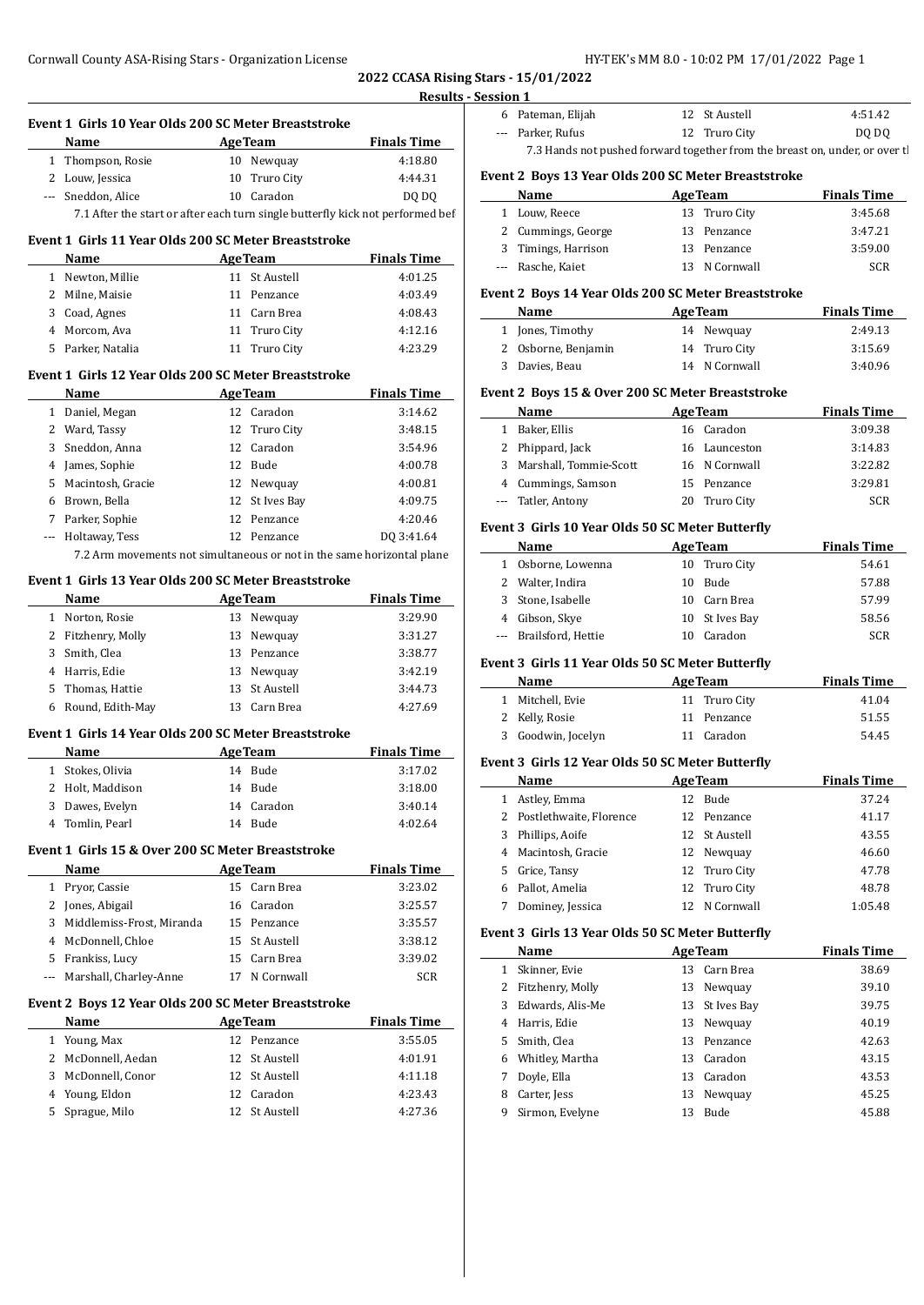**2022 CCASA Rising Stars - 15/01/2022 Results - Session 1**

|          | (Event 3 Girls 13 Year Olds 50 SC Meter Butterfly)                          |         |                               |                    | 2 Pet            |     |
|----------|-----------------------------------------------------------------------------|---------|-------------------------------|--------------------|------------------|-----|
|          | Name                                                                        | AgeTeam |                               | <b>Finals Time</b> | --- Ric          |     |
|          | 10 Round, Edith-May                                                         |         | 13 Carn Brea                  | 49.63              |                  |     |
|          | 11 Alway, Mia                                                               |         | 13 Bude                       | 1:02.44            | Event 4 1        |     |
|          | --- Frankiss, Ruth                                                          |         | 13 Carn Brea                  | DQ 1:01.89         |                  | Na  |
|          | 8.2 Arms not brought forward simultaneously or arms not brought forward     |         |                               |                    | 1 Lat            |     |
|          |                                                                             |         |                               |                    | 2 Lor            |     |
|          | Event 3 Girls 14 Year Olds 50 SC Meter Butterfly                            |         |                               |                    | 3 Gra<br>4 Ric   |     |
|          | Name                                                                        |         | <b>AgeTeam</b><br>14 Penzance | <b>Finals Time</b> | 5 Hu             |     |
|          | 1 Bristow, Frances                                                          |         |                               | 37.24<br>37.80     |                  |     |
|          | 2 Mcinerney-Newman, Olive                                                   |         | 14 Penzance                   |                    | 6 Rot<br>--- Phi |     |
|          | 3 Moyle, Macy                                                               |         | 14 Carn Brea                  | 38.71              |                  | 8   |
|          | 4 O'Brien, Sennen                                                           |         | 14 Carn Brea                  | 39.10              |                  |     |
|          | 5 Atkin, Lucy                                                               |         | 14 Caradon                    | 40.51              | --- Rig          | Tat |
|          | 6 Dawes, Evelyn                                                             |         | 14 Caradon                    | 41.48              |                  |     |
|          | 7 Newman, Kitty                                                             |         | 14 Caradon                    | 42.00              | Event 5          |     |
|          | 8 Hall, Maisie                                                              |         | 14 Caradon                    | 42.23              |                  | Na  |
|          | 9 Lockie, Caitlin                                                           |         | 14 Caradon                    | 45.03              | 1 Pos            |     |
|          | Event 3 Girls 15 & Over 50 SC Meter Butterfly                               |         |                               |                    | 2 Sto            |     |
|          | Name<br><b>Example 2</b> AgeTeam                                            |         |                               | <b>Finals Time</b> | 3 Rat            |     |
|          | 1 Stevenson, Talia                                                          |         | 15 Penzance                   | 36.13              | 4 Du             |     |
|          | 2 Oldfield, Lily                                                            |         | 15 St Austell                 | 37.79              | 5 Lou            |     |
|          | 3 Richards, Skyann                                                          |         | 15 Carn Brea                  | 38.58              |                  |     |
|          | 4 Frankiss, Lucy                                                            |         | 15 Carn Brea                  | 40.26              | Event 5          |     |
|          | 5 Brewer, Sienna                                                            |         | 15 Caradon                    | 40.49              |                  | Na  |
|          | 6 Sykes, Elodie                                                             |         | 15 Newquay                    | 46.97              | 1 Ne             |     |
|          | --- Thomas, Amy                                                             |         | 17 St Austell                 | SCR                | 2 Mu             |     |
|          |                                                                             |         |                               |                    | 3 Par            |     |
|          | <b>Event 4 Boys 10 Year Olds 50 SC Meter Butterfly</b>                      |         |                               |                    | 4 Jac            |     |
|          | Name                                                                        |         | <b>AgeTeam</b>                | <b>Finals Time</b> | $5$ $Go$         |     |
|          | 1 Middlemiss-frost, Felix                                                   |         | 10 Penzance                   | 50.90              | 6 Wo             |     |
|          | 2 Hague, Samson                                                             |         | 10 Newquay                    | 55.11              | 7 Kea            |     |
|          | --- Richardson, Tobias                                                      |         | 10 Bude                       | SCR                | 8                | Gri |
|          | Event 4 Boys 11 Year Olds 50 SC Meter Butterfly                             |         |                               |                    | Event 5          |     |
|          | Name<br>AgeTeam                                                             |         |                               | <b>Finals Time</b> |                  | Na  |
|          | 1 Leeson, Rhys                                                              |         | 11 Launceston                 | 51.19              | 1 Ast            |     |
|          | --- Quiterio, Rui                                                           |         | 11 Caradon                    | SCR                | $2 P$ os         |     |
|          |                                                                             |         |                               |                    | 3 Wa             |     |
|          | Event 4 Boys 12 Year Olds 50 SC Meter Butterfly                             |         |                               |                    | 4 Ru:            |     |
|          | <b>Name</b>                                                                 |         | <b>AgeTeam</b>                | <b>Finals Time</b> | 5 Rea            |     |
|          | 1 Garland, Daniel                                                           |         | 12 Truro City                 | 47.64              | 6                | Gri |
|          | --- Sprague, Milo                                                           |         | 12 St Austell                 | DQ DQ              | 7 Pal            |     |
|          | 8.1 Body not on the breast during the swim or when leaving the wall after a |         |                               |                    | 8                | Phi |
| $\cdots$ | Richardson, Samuel                                                          |         | 12 Bude                       | SCR                | 9                | Bro |
|          | Event 4 Boys 13 Year Olds 50 SC Meter Butterfly                             |         |                               |                    | 10               | Bro |
|          | Name                                                                        |         | <b>AgeTeam</b>                | <b>Finals Time</b> | 11               | Jan |
|          | 1 Jacobs, Archie                                                            |         | 13 Penzance                   | 38.29              | 12               | Par |
|          | 2 Palmer, Rocky                                                             |         | 13 St Ives Bay                | 39.93              |                  |     |
|          | 3 Reynolds, Luke                                                            |         | 13 Carn Brea                  | 41.67              | Event 5          |     |
|          | 4 Timings, Harrison                                                         |         | 13 Penzance                   | 44.56              |                  | Na  |
|          | 5 Louw, Reece                                                               |         | 13 Truro City                 | 47.20              | 1 Ho             |     |
|          | 6 North, Isaac                                                              |         | 13 Launceston                 | 48.10              | 2 No             |     |
|          | 7 Treloar, Logan                                                            |         | 13 Carn Brea                  | 49.65              | $3$ Gra          |     |
|          |                                                                             |         |                               |                    | 4 Ed             |     |
|          | Event 4 Boys 14 Year Olds 50 SC Meter Butterfly                             |         |                               |                    | 5 Ha             |     |
|          | Name                                                                        |         | <b>AgeTeam</b>                | <b>Finals Time</b> | 6 Wo             |     |
|          | 1 Davies, Beau                                                              |         | 14 N Cornwall                 | 37.85              | 7 Sm             |     |
|          |                                                                             |         |                               |                    | 8 Rot            |     |

| ncaalon T |                                                   |    |                |                                                                             |
|-----------|---------------------------------------------------|----|----------------|-----------------------------------------------------------------------------|
|           | 2 Pettigrew, Anders                               |    | 14 Carn Brea   | 40.08                                                                       |
|           | --- Richardson, Jesse                             |    | 14 Bude        | SCR                                                                         |
|           |                                                   |    |                |                                                                             |
|           | Event 4 Boys 15 & Over 50 SC Meter Butterfly      |    |                |                                                                             |
|           | Name                                              |    | <b>AgeTeam</b> | <b>Finals Time</b><br>32.47                                                 |
|           | 1 Latham, Jeremy                                  |    | 32 Bude        |                                                                             |
|           | 2 Long, Adam                                      |    | 17 Bude        | 32.70                                                                       |
|           | 3 Granger, Tyler                                  |    | 15 Newquay     | 32.76                                                                       |
|           | 4 Rich, Tomas                                     |    | 16 Carn Brea   | 34.01                                                                       |
|           | 5 Hughes, Kieran                                  |    | 16 St Austell  | 36.44                                                                       |
|           | 6 Round, Sebastian                                |    | 16 Carn Brea   | 39.41                                                                       |
| ---       | Phippard, Jack                                    |    | 16 Launceston  | DQ DQ                                                                       |
|           |                                                   |    |                | 8.1 Body not on the breast during the swim or when leaving the wall after a |
| ---       | Rigg, Tom                                         |    | 15 Carn Brea   | SCR                                                                         |
|           | --- Tatler, Antony                                |    | 20 Truro City  | <b>SCR</b>                                                                  |
|           | Event 5 Girls 10 Year Olds 200 SC Meter Freestyle |    |                |                                                                             |
|           | Name                                              |    | <b>AgeTeam</b> | <b>Finals Time</b>                                                          |
|           | 1 Postlethwaite, Jess                             |    | 10 Penzance    | 3:34.54                                                                     |
|           | 2 Stone, Isabelle                                 |    | 10 Carn Brea   | 3:35.17                                                                     |
|           | 3 Rattenbury, Abigail                             |    | 10 St Austell  | 3:43.29                                                                     |
|           | 4 Dustow, Bethany                                 |    | 10 St Austell  | 3:56.63                                                                     |
| 5.        | Louw, Jessica                                     |    | 10 Truro City  | 4:26.06                                                                     |
|           |                                                   |    |                |                                                                             |
|           | Event 5 Girls 11 Year Olds 200 SC Meter Freestyle |    |                |                                                                             |
|           | Name                                              |    | <b>AgeTeam</b> | <b>Finals Time</b>                                                          |
|           | 1 Newton, Millie                                  |    | 11 St Austell  | 3:07.74                                                                     |
|           | 2 Mulready, Matilda                               |    | 11 Truro City  | 3:19.70                                                                     |
|           | 3 Parker, Natalia                                 |    | 11 Truro City  | 3:24.28                                                                     |
|           | 4 Jacobs, Poppy                                   |    | 11 Penzance    | 3:24.77                                                                     |
|           | 5 Goodwin, Jocelyn                                |    | 11 Caradon     | 3:38.57                                                                     |
|           | 6 Wood, Millie                                    |    | 11 N Cornwall  | 3:44.67                                                                     |
| 7         | Kearey, Amber                                     |    | 11 Penzance    | 3:46.45                                                                     |
| 8         | Griffiths, Aria                                   |    | 11 Penzance    | 3:47.34                                                                     |
|           | Event 5 Girls 12 Year Olds 200 SC Meter Freestyle |    |                |                                                                             |
|           | Name                                              |    | <b>AgeTeam</b> | <b>Finals Time</b>                                                          |
|           | 1 Astley, Emma                                    |    | 12 Bude        | 2:49.63                                                                     |
|           | 2 Postlethwaite, Florence                         |    | 12 Penzance    | 2:58.27                                                                     |
|           | 3 Ward, Tassy                                     |    | 12 Truro City  | 3:04.13                                                                     |
|           | 4 Russell, Bea                                    |    | 12 St Ives Bay | 3:06.71                                                                     |
| 5         | Read, Imogen                                      |    | 12 Newquay     | 3:22.42                                                                     |
| 6         | Grice, Tansy                                      | 12 | Truro City     | 3:24.35                                                                     |
| 7         | Pallot, Amelia                                    | 12 | Truro City     | 3:24.39                                                                     |
| 8         | Phillips, Aoife                                   | 12 | St Austell     | 3:27.51                                                                     |
| 9         | Brown, Bella                                      | 12 | St Ives Bay    | 3:28.48                                                                     |
| 10        | Brockwell, Maya                                   | 12 | Penzance       | 3:33.43                                                                     |
| 11        | James, Sophie                                     | 12 | Bude           | 3:39.75                                                                     |
| 12        | Parker, Sophie                                    | 12 | Penzance       | 3:50.16                                                                     |
|           |                                                   |    |                |                                                                             |
|           | Event 5 Girls 13 Year Olds 200 SC Meter Freestyle |    |                |                                                                             |
|           | Name                                              |    | <b>AgeTeam</b> | <b>Finals Time</b>                                                          |
|           | 1 Holmes, Ruby                                    |    | 13 Penzance    | 2:32.91                                                                     |
| 2         | Norton, Rosie                                     | 13 | Newquay        | 2:46.00                                                                     |
| 3         | Gray, Anna                                        | 13 | Caradon        | 2:55.63                                                                     |
|           | 4 Edwards, Alis-Me                                | 13 | St Ives Bay    | 2:58.29                                                                     |
| 5         | Harris, Edie                                      | 13 | Newquay        | 3:01.40                                                                     |
| 6         | Wonnacott, Imogen                                 | 13 | N Cornwall     | 3:02.47                                                                     |
| 7         | Smith, Clea                                       | 13 | Penzance       | 3:07.34                                                                     |
| 8         | Round, Edith-May                                  | 13 | Carn Brea      | 3:19.02                                                                     |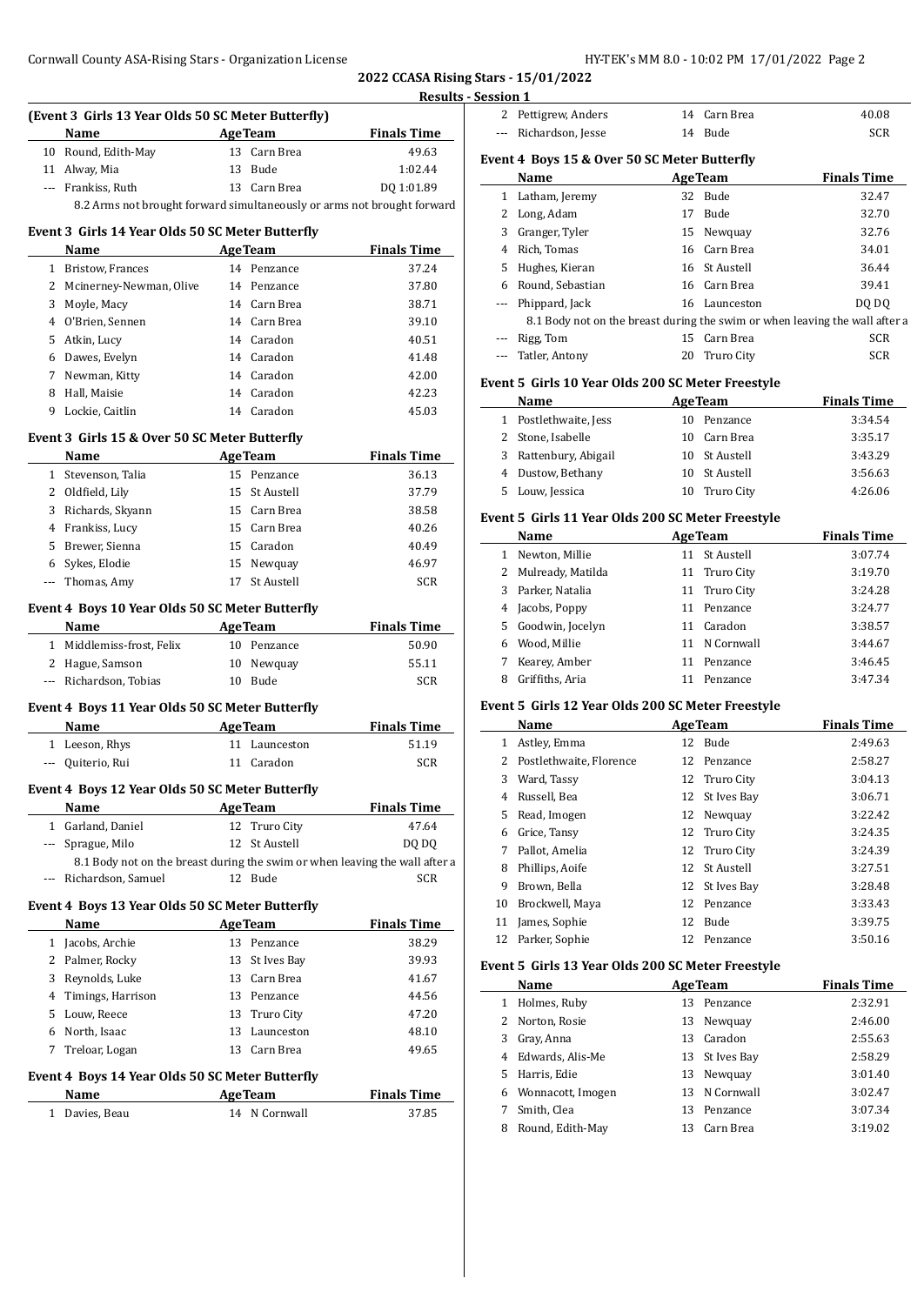**2022 CCASA Rising Stars - 15/01/2022 Results - Session 1**

# **(Event 5 Girls 13 Year Olds 200 SC Meter Freestyle)**

| (Event 5 GHTs 15 real Olds 200 SC Meter Preestyle) |                                                   |    |                |                    |  |  |
|----------------------------------------------------|---------------------------------------------------|----|----------------|--------------------|--|--|
|                                                    | Name                                              |    | <b>AgeTeam</b> | <b>Finals Time</b> |  |  |
|                                                    | Mulready, Poppy                                   |    | 13 Truro City  | <b>SCR</b>         |  |  |
|                                                    | Event 5 Girls 14 Year Olds 200 SC Meter Freestyle |    |                |                    |  |  |
|                                                    | Name                                              |    | <b>AgeTeam</b> | <b>Finals Time</b> |  |  |
| 1                                                  | Bristow, Frances                                  | 14 | Penzance       | 2:35.80            |  |  |
| 2                                                  | Ducros, Hatti                                     |    | 14 N Cornwall  | 2:36.02            |  |  |
| 3                                                  | Hope, Evelyn                                      |    | 14 Penzance    | 2:40.62            |  |  |
| 4                                                  | Hoggett Crisp, Emilia                             |    | 14 St Ives Bay | 2:41.23            |  |  |
| 5                                                  | Wallace, Meg                                      |    | 14 Carn Brea   | 2:45.54            |  |  |
| 6                                                  | Newman, Kitty                                     | 14 | Caradon        | 2:45.65            |  |  |
| 7                                                  | Spry, Rosie                                       | 14 | Caradon        | 2:50.81            |  |  |
| 8                                                  | Matthews, Emily                                   |    | 14 St Austell  | 2:50.95            |  |  |
| 9                                                  | Maskell, Evie                                     |    | 14 St Austell  | 2:54.14            |  |  |
| 10                                                 | Holt, Maddison                                    |    | 14 Bude        | 2:56.25            |  |  |
| 11                                                 | Cooke, Molly                                      |    | 14 Newquay     | 3:01.35            |  |  |
| 12                                                 | Hopkins, Charlotte                                | 14 | Penzance       | 3:19.12            |  |  |
|                                                    |                                                   |    |                |                    |  |  |

#### **Event 5 Girls 15 & Over 200 SC Meter Freestyle**

|    | Name                     |    | <b>AgeTeam</b> | <b>Finals Time</b> |
|----|--------------------------|----|----------------|--------------------|
| 1  | Nickelson-Hudson, Devlan |    | 16 Truro City  | 2:33.67            |
|    | 2 Pryor, Cassie          |    | 15 Carn Brea   | 2:38.42            |
| 3  | Brewer, Sienna           |    | 15 Caradon     | 2:39.40            |
| 4  | Isabelle, Hobson         |    | 15 St Austell  | 2:40.96            |
|    | 5 Williams, Amelia       |    | 15 Truro City  | 2:44.48            |
| 6  | Shearn, Tollana          | 15 | Penzance       | 2:49.23            |
| 7  | Woodcock, Megan          | 17 | Carn Brea      | 2:49.32            |
| 8  | Smith, Jess              | 15 | Penzance       | 2:51.79            |
| 9  | Frankiss, Lucy           |    | 15 Carn Brea   | 3:01.53            |
| 10 | Halpin, Millie           | 15 | N Cornwall     | 3:09.73            |

## **Event 6 Boys 10 Year Olds 200 SC Meter Freestyle**

|                                                  | Name                             |    | <b>AgeTeam</b>    | <b>Finals Time</b> |  |  |
|--------------------------------------------------|----------------------------------|----|-------------------|--------------------|--|--|
| $\mathbf{1}$                                     | Higgs, Will                      | 10 | Bude              | 3:38.00            |  |  |
| Event 6 Boys 11 Year Olds 200 SC Meter Freestyle |                                  |    |                   |                    |  |  |
|                                                  | Name                             |    | <b>AgeTeam</b>    | <b>Finals Time</b> |  |  |
| 1                                                | Jackman, Maximus                 |    | 11 Penzance       | 3:29.53            |  |  |
| Event 6 Boys 12 Year Olds 200 SC Meter Freestyle |                                  |    |                   |                    |  |  |
|                                                  | Name                             |    | <b>AgeTeam</b>    | <b>Finals Time</b> |  |  |
| $\mathbf{1}$                                     | Rawlings, Noah                   |    | 12 Truro City     | 3:08.33            |  |  |
| 2                                                | Parker, Rufus                    | 12 | Truro City        | 3:15.30            |  |  |
| 3                                                | McDonnell, Conor                 | 12 | <b>St Austell</b> | 3:26.44            |  |  |
| 4                                                | McDonnell, Aedan                 |    | 12 St Austell     | 3:30.53            |  |  |
| 5                                                | Sprague, Milo                    |    | 12 St Austell     | 3:40.08            |  |  |
| 6                                                | Pateman, Elijah                  | 12 | St Austell        | 3:55.50            |  |  |
|                                                  | Young, Max                       |    | 12 Penzance       | DQ DQ              |  |  |
|                                                  | 4.4 Start before starting signal |    |                   |                    |  |  |
| Event 6 Boys 13 Year Olds 200 SC Meter Freestyle |                                  |    |                   |                    |  |  |

## **Age Team Finals Time**  Jacobs, Archie 13 Penzance 2:38.84 Reynolds, Luke 13 Carn Brea 2:48.77 2 Reynolds, Luke 13 Carli Bread 2:46.77<br>3 Timings, Harrison 13 Penzance 2:49.05 Roche, Harry 13 Truro City 2:50.32 Hirst, Samuel 13 St Austell 2:51.62 Palmer, Rocky 13 St Ives Bay 2:52.92 Smith, Sam 13 St Austell 3:11.06

| 8            | Louw, Reece                                                   |    | 13 Truro City  | 3:20.54            |
|--------------|---------------------------------------------------------------|----|----------------|--------------------|
|              | Event 6 Boys 14 Year Olds 200 SC Meter Freestyle              |    |                |                    |
|              | Name                                                          |    | <b>AgeTeam</b> | <b>Finals Time</b> |
|              | 1 Pettigrew, Anders                                           |    | 14 Carn Brea   | 2:42.77            |
|              | 2 Cooper, Jack                                                | 14 | Bude           | 2:43.34            |
| 3            | Hill, Seth                                                    |    | 14 N Cornwall  | 2:44.00            |
|              |                                                               |    |                |                    |
|              | Event 6 Boys 15 & Over 200 SC Meter Freestyle                 |    |                |                    |
|              | Name                                                          |    | <b>AgeTeam</b> | <b>Finals Time</b> |
| $\mathbf{1}$ | Greet, Thomas                                                 | 17 | Caradon        | 2:16.77            |
|              | 2 Gilbert, Barnaby                                            | 15 | Carn Brea      | 2:39.48            |
|              | 3 Hoggett Crisp, Joshua                                       |    | 16 St Ives Bay | 2:39.87            |
|              | 4 Hughes, Kieran                                              |    | 16 St Austell  | 2:43.83            |
|              | 5 Round, Sebastian                                            |    | 16 Carn Brea   | 2:46.95            |
|              | --- Tatler, Antony                                            |    | 20 Truro City  | <b>SCR</b>         |
|              | Event 7 Girls 10 Year Olds 50 SC Meter Backstroke             |    |                |                    |
|              | Name                                                          |    | <b>AgeTeam</b> | <b>Finals Time</b> |
|              | 1 Walter, Indira                                              |    | 10 Bude        | 51.48              |
|              | 2 Dustow, Bethany                                             | 10 | St Austell     | 54.39              |
|              | 3 Postlethwaite, Penny                                        |    | 10 Penzance    | 54.52              |
|              | 4 Louw, Jessica                                               | 10 | Truro City     | 1:00.51            |
|              | 5 Kearey, Harper                                              | 10 | Penzance       | 1:06.18            |
|              | --- Sanger, Omelia                                            | 10 | Penzance       | DQ DQ              |
|              | 6.4 Not on the back when leaving the wall                     |    |                |                    |
|              | Event 7 Girls 11 Year Olds 50 SC Meter Backstroke             |    |                |                    |
|              | Name                                                          |    | <b>AgeTeam</b> | <b>Finals Time</b> |
|              | 1 Mitchell, Evie                                              |    | 11 Truro City  | 43.54              |
|              | 2 Mulready, Matilda                                           |    | 11 Truro City  | 44.07              |
| 3            | Mitchell, Amy                                                 |    | 11 Truro City  | 45.54              |
| 4            | Morcom, Ava                                                   | 11 | Truro City     | 45.85              |
| 5            | Milne, Maisie                                                 | 11 | Penzance       | 49.44              |
|              | 6 Gatrell, Skye                                               | 11 | Bude           | 49.49              |
| 7            | Cook, Olivia                                                  | 11 | Bude           | 49.99              |
|              | 8 Kelly, Rosie                                                | 11 | Penzance       | 51.32              |
|              | 9 Ella, Clatworthy                                            |    | 11 Penzance    | 53.53              |
|              | 10 Goodwin, Jocelyn                                           | 11 | Caradon        | 53.77              |
| 11           | Griffiths, Aria                                               |    | 11 Penzance    | 54.51              |
|              | 12 Kearey, Amber                                              |    | 11 Penzance    | 55.92              |
| ---          | Lewis, Lily                                                   |    | 11 St Austell  | DQ DQ              |
|              | 6.2 Left position on the back (other than to initiate a turn) |    |                |                    |
| ---          | Berriman, Elsie                                               |    | 11 Penzance    | DQ DQ              |
|              | 6.4 Not on the back when leaving the wall                     |    |                |                    |
|              | Event 7 Girls 12 Year Olds 50 SC Meter Backstroke             |    |                |                    |
|              | Name                                                          |    | <b>AgeTeam</b> | <b>Finals Time</b> |
|              | 1 Astley, Emma                                                | 12 | Bude           | 40.54              |
|              | 2 Mortlock, Hollie                                            | 12 | N Cornwall     | 42.23              |
|              | 3 Macintosh, Gracie                                           |    | 12 Newquay     | 43.52              |
|              | 4 Phillips, Aoife                                             |    | 12 St Austell  | 44.73              |
|              | 5 Grice, Tansy                                                |    | 12 Truro City  | 44.92              |
|              | 6 Harvey, Isabelle                                            |    | 12 St Ives Bay | 46.26              |
| 7            | Ward, Tassy                                                   |    | 12 Truro City  | 46.45              |
| 8            | Pallot, Amelia                                                | 12 | Truro City     | 47.17              |
| 9            | Read, Imogen                                                  |    | 12 Newquay     | 47.34              |
|              |                                                               |    |                |                    |

- Brockwell, Maya 12 Penzance 51.62 11 Wilcox, Evalie 12 N Cornwall 51.81
-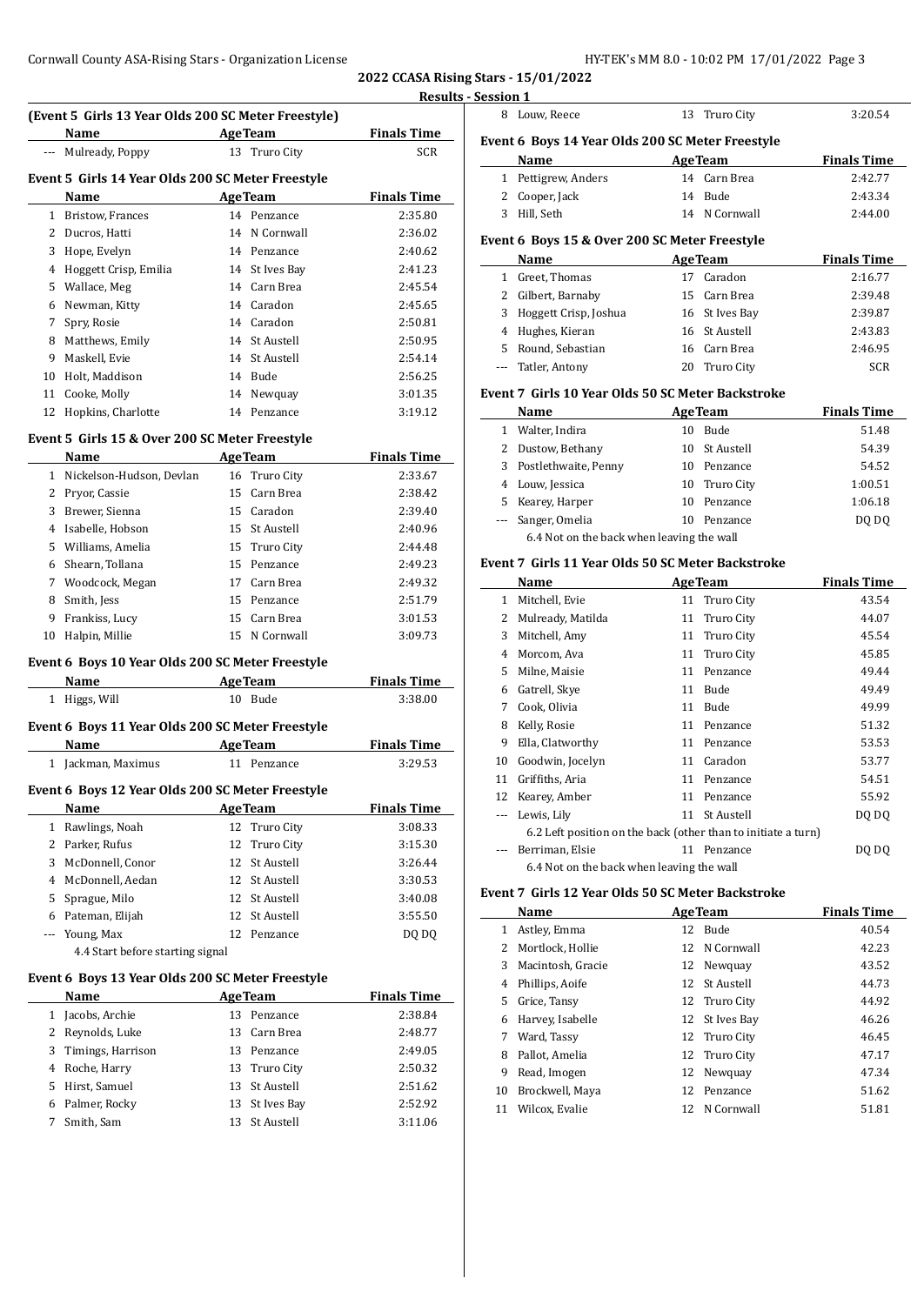**2022 CCASA Rising Stars - 15/01/2022 Results - Session 1**

 $\frac{1}{2}$ 

 $\frac{1}{2}$ 

 $\overline{\phantom{a}}$ 

 $\overline{a}$ 

|              | (Event 7 Girls 12 Year Olds 50 SC Meter Backstroke)<br>Name |          | <b>AgeTeam</b>                  | <b>Finals Time</b>          |
|--------------|-------------------------------------------------------------|----------|---------------------------------|-----------------------------|
| ---          | Taylor, Olivia                                              |          | 12 St Austell                   | DQ DQ                       |
|              | 6.5 Not on the back at finish                               |          |                                 |                             |
| ---          | Dominey, Jessica                                            |          | 12 N Cornwall                   | DQ DQ                       |
|              | 6.4 Not on the back when leaving the wall                   |          |                                 |                             |
| ---          | Worth, Izzy                                                 | 12       | Caradon                         | SCR                         |
| ---          | Instance, Maisie                                            | 12       | Truro City                      | SCR                         |
|              | Event 7  Girls 13 Year Olds 50 SC Meter Backstroke          |          |                                 |                             |
|              | Name                                                        |          | <b>AgeTeam</b>                  | <b>Finals Time</b>          |
| 1            | Mulready, Poppy                                             | 13       | Truro City                      | 38.67                       |
| 2            | Thomas, Hattie                                              | 13       | St Austell                      | 39.52                       |
| 3            | Skinner, Evie                                               | 13       | Carn Brea                       | 40.30                       |
|              | 4 Whitley, Martha                                           |          | 13 Caradon                      | 40.92                       |
| 5            | Wonnacott, Imogen                                           |          | 13 N Cornwall                   | 41.17                       |
| 6            | Thomas, Seren                                               |          | 13 Carn Brea                    | 41.19                       |
| 7            | Harris, Edie                                                |          | 13 Newquay                      | 43.75                       |
| 8            | Matthews, Izzy                                              | 13       | St Austell                      | 44.14                       |
| 9            | Doyle, Ella                                                 | 13       | Caradon                         | 44.86                       |
| 10           | Sirmon, Evelyne                                             | 13       | <b>Bude</b>                     | 45.63                       |
| 11           | Smith, Clea                                                 | 13       | Penzance                        | 46.03                       |
| 12           | Alway, Mia                                                  | 13       | Bude                            | 50.17                       |
| 13           | Frankiss, Ruth                                              | 13       | Carn Brea                       | 53.47                       |
|              | --- Hollister, Dorothy                                      | 13       | Caradon                         | SCR                         |
|              |                                                             |          |                                 |                             |
|              | Event 7 Girls 14 Year Olds 50 SC Meter Backstroke           |          |                                 |                             |
|              | Name<br>1 Hautot, Hannah                                    |          | <b>AgeTeam</b>                  | <b>Finals Time</b><br>34.08 |
|              | 2 Bristow, Frances                                          |          | 14 Newquay<br>14 Penzance       | 37.75                       |
| 3            |                                                             |          | 14 Carn Brea                    |                             |
| 4            | Moyle, Macy                                                 |          |                                 | 38.36                       |
| 5            | Mcinerney-Newman, Olive                                     |          | 14 Penzance<br>14 Bude          | 38.62                       |
|              | Holt, Maddison                                              |          |                                 | 38.88                       |
| 6<br>7       | Lockie, Caitlin                                             |          | 14 Caradon<br>14 Caradon        | 39.17                       |
|              | Newman, Kitty<br>Spry, Rosie                                |          | 14 Caradon                      | 39.44                       |
| 8            | Maskell, Evie                                               | 14       |                                 | 39.99                       |
| 9<br>10      |                                                             | 14       | St Austell<br><b>St Austell</b> | 40.48                       |
|              | Matthews, Emily                                             |          | 14 Caradon                      | 40.50                       |
| 11           | Hall, Maisie                                                |          | 14 St Ives Bay                  | 40.66                       |
|              | 12 Hoggett Crisp, Emilia                                    |          |                                 | 40.75                       |
| 13           | O'Brien, Sennen                                             | 14       | Carn Brea                       | 41.21                       |
| 14           | Wallace, Meg                                                | 14       | Carn Brea                       | 42.46                       |
| 15           | Cooke, Molly                                                |          | 14 Newquay                      | 43.13                       |
| 16<br>17     | Whereat, Skye                                               | 14       | St Austell<br>14 Bude           | 43.85                       |
|              | Tomlin, Pearl                                               |          |                                 | 44.35                       |
|              | Event 7  Girls 15 & Over 50 SC Meter Backstroke             |          |                                 |                             |
| $\mathbf{1}$ | Name<br>Stevenson, Talia                                    | 15       | <b>AgeTeam</b><br>Penzance      | <b>Finals Time</b><br>33.43 |
| 2            | Gatrell, Summer                                             | 15       | Bude                            | 37.19                       |
| 3            | Daniel, Katie                                               | 15       | Caradon                         | 37.74                       |
| 4            | Richards, Skyann                                            | 15       | Carn Brea                       | 38.06                       |
|              |                                                             | 15       |                                 |                             |
|              | Oldfield, Lily                                              |          | St Austell                      | 38.08                       |
| 5            |                                                             | 17       | Caradon<br>Caradon              | 38.29<br>39.11              |
| 6            | Atkin, Mollie                                               |          |                                 |                             |
| 7            | Brewer, Sienna                                              | 15       |                                 |                             |
| *8           | Lewin, Jessica                                              | 15       | Bude                            | 39.28                       |
| *8           | Shearn, Tollana                                             | 15       | Penzance                        | 39.28                       |
| 10<br>11     | Kitchen, Zara<br>Rumsby, Lucy                               | 15<br>15 | St Ives Bay<br>Carn Brea        | 39.77<br>40.20              |

| 331VII 1 |                                           |               |       |
|----------|-------------------------------------------|---------------|-------|
|          | 12 Jones, Abigail                         | 16 Caradon    | 40.70 |
|          | 13 Frankiss, Lucy                         | 15 Carn Brea  | 41.26 |
|          | 14 Smith, Jess                            | 15 Penzance   | 41.27 |
|          | 15 Woodcock, Megan                        | 17 Carn Brea  | 42.00 |
|          | 16 Stevenson, Esta                        | 15 Penzance   | 42.05 |
|          | 17 McDonnell, Chloe                       | 15 St Austell | 43.16 |
| $\cdots$ | Swart, Alisha                             | 15 Bude       | DO DO |
|          | 4.4 Start before starting signal          |               |       |
|          | Halpin, Millie                            | 15 N Cornwall | DO DO |
|          | 6.4 Not on the back when leaving the wall |               |       |
|          |                                           |               |       |

## **Event 8 Boys 10 Year Olds 50 SC Meter Backstroke**

|   | Name                   |     | <b>AgeTeam</b> | <b>Finals Time</b> |
|---|------------------------|-----|----------------|--------------------|
| 1 | Wilcox, Ashton         |     | 10 N Cornwall  | 52.48              |
|   | 2 Hague, Samson        |     | 10 Newquay     | 53.35              |
|   | 3 Evans-Williams, Caio |     | 10 St Ives Bay | 54.28              |
|   | 4 Higgs, Will          | 10. | Bude           | 56.92              |
|   | --- Richardson, Tobias | 10  | <b>Bude</b>    | <b>SCR</b>         |

# **Event 8 Boys 11 Year Olds 50 SC Meter Backstroke**

|   | Name                          | <b>AgeTeam</b> |               | <b>Finals Time</b> |
|---|-------------------------------|----------------|---------------|--------------------|
|   | Saggers, Joshua               | 11             | Newguay       | 48.61              |
|   | Jackman, Maximus              | 11             | Penzance      | 50.88              |
| 3 | Brown, Gwithyen               |                | 11 St Austell | 51.07              |
| 4 | Leeson, Rhys                  |                | 11 Launceston | 53.84              |
| 5 | Yates, Peter                  | 11             | Caradon       | 57.35              |
|   | --- O'Meara, George           |                | 11 Truro City | DO DO              |
|   | 6.5 Not on the back at finish |                |               |                    |

## **Event 8 Boys 12 Year Olds 50 SC Meter Backstroke**

| Name                   | <b>AgeTeam</b> |            | <b>Finals Time</b> |
|------------------------|----------------|------------|--------------------|
| 1 Robertson, Jack      |                | 12 Newquay | 43.36              |
| 2 Young, Eldon         |                | 12 Caradon | 55.00              |
| --- Richardson, Samuel | 12.            | Bude       | SCR                |

#### **Event 8 Boys 13 Year Olds 50 SC Meter Backstroke**

|   | <b>Name</b>           | <b>AgeTeam</b> |               | <b>Finals Time</b> |
|---|-----------------------|----------------|---------------|--------------------|
| 1 | Shearn, James         | 13             | Penzance      | 40.58              |
| 2 | Smith, Sam            |                | 13 St Austell | 42.30              |
|   | 3 Timings, Harrison   | 13.            | Penzance      | 43.91              |
|   | Louw, Reece           |                | 13 Truro City | 47.31              |
|   | 5 Marshall, Kacie-Joe |                | 13 N Cornwall | 49.22              |
|   | North, Isaac          |                | Launceston    | 49.42              |
|   |                       |                |               |                    |

## **Event 8 Boys 14 Year Olds 50 SC Meter Backstroke**

| Name                  | <b>AgeTeam</b> | <b>Finals Time</b> |
|-----------------------|----------------|--------------------|
| 1 Hill. Seth          | 14 N Cornwall  | 39.71              |
| 2 Davies. Beau        | 14 N Cornwall  | 41.00              |
| --- Richardson, Jesse | 14 Bude        | <b>SCR</b>         |

## **Event 8 Boys 15 & Over 50 SC Meter Backstroke**

|    | Name                    | <b>AgeTeam</b> |                | <b>Finals Time</b> |
|----|-------------------------|----------------|----------------|--------------------|
|    | Rich, Tomas             |                | 16 Carn Brea   | 33.98              |
|    | 2 Long, Adam            | 17             | <b>Bude</b>    | 34.45              |
| 3. | Baker, Ellis            |                | 16 Caradon     | 35.01              |
|    | 4 Hoggett Crisp, Joshua |                | 16 St Ives Bay | 38.26              |
| 5. | Hughes, Kieran          |                | 16 St Austell  | 40.03              |
|    | --- Tatler, Antony      |                | 20 Truro City  | <b>SCR</b>         |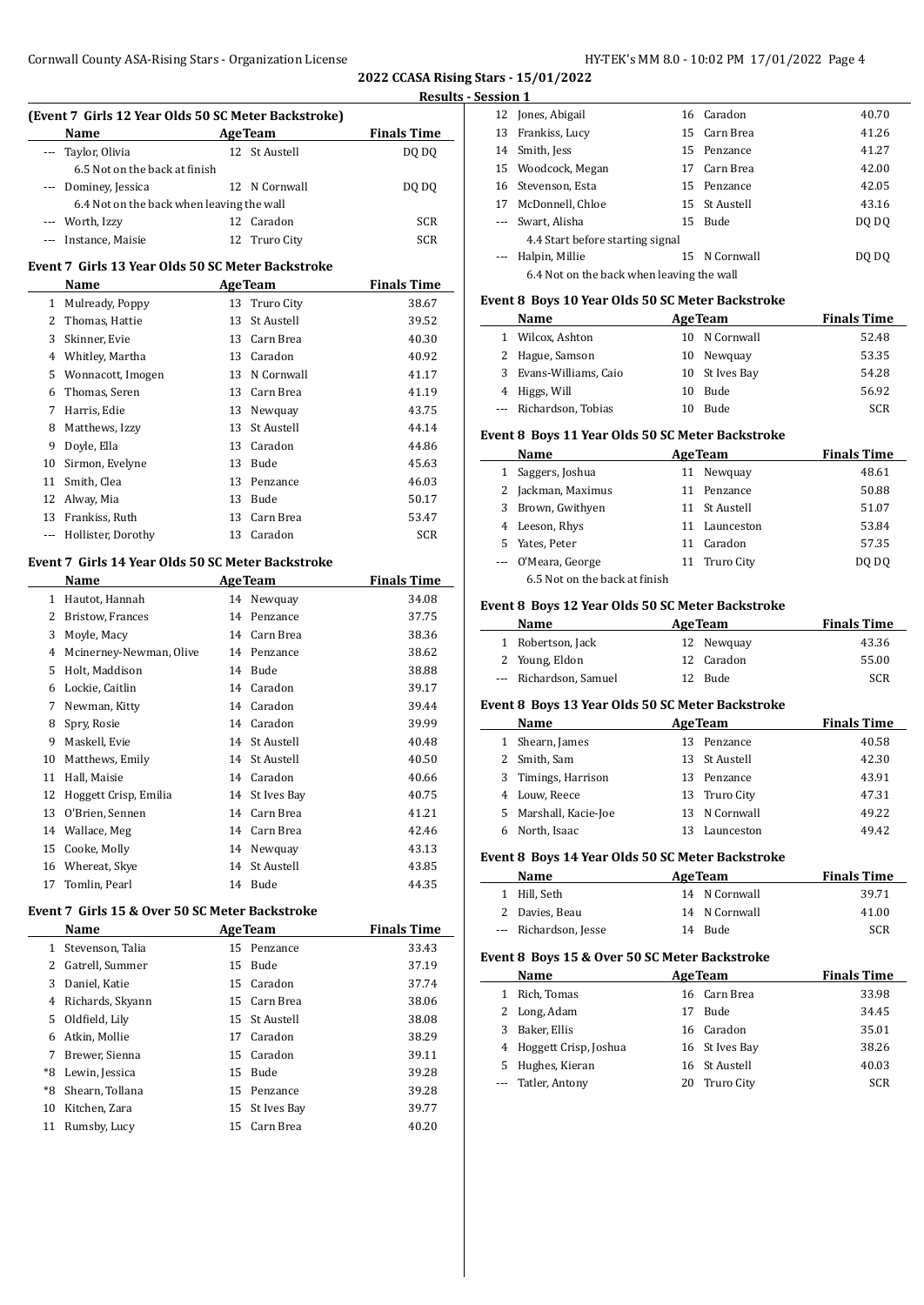**2022 CCASA Rising Stars - 15/01/2022 Results - Session 1**

|                          | Event 9 Girls 10 Year Olds 100 SC Meter IM |                |                              |                                                                                | ÷<br>5         |
|--------------------------|--------------------------------------------|----------------|------------------------------|--------------------------------------------------------------------------------|----------------|
|                          | Name<br>AgeTeam                            |                |                              | <b>Finals Time</b>                                                             |                |
|                          | 1 Sneddon, Alice                           |                | 10 Caradon                   | 1:58.99                                                                        |                |
|                          | 2 Walter, Indira                           |                | 10 Bude                      | 2:05.98                                                                        |                |
|                          | --- Louw, Jessica                          |                | 10 Truro City                | DQ DQ                                                                          | <b>Event</b>   |
|                          |                                            |                |                              | 8.3 Movements of the legs not simultaneous or alternating movement of leg      |                |
|                          | Event 9 Girls 11 Year Olds 100 SC Meter IM |                |                              |                                                                                | $\mathbf{1}$   |
|                          | Name                                       | <b>AgeTeam</b> |                              | <b>Finals Time</b>                                                             | 2              |
|                          | 1 Mulready, Matilda                        |                | 11 Truro City                | 1:46.44                                                                        | 3              |
|                          |                                            |                |                              |                                                                                | 4              |
|                          | 2 Morcom, Ava                              |                | 11 Truro City<br>11 Penzance | 1:47.52<br>1:52.28                                                             | 5              |
|                          | 3 Jacobs, Poppy                            |                |                              |                                                                                | 6              |
|                          | 4 Milne, Maisie                            |                | 11 Penzance                  | 1:52.75                                                                        | 7              |
|                          | 5 Wood, Millie                             |                | 11 N Cornwall                | 1:55.80                                                                        | 8              |
|                          | 6 Kelly, Rosie                             |                | 11 Penzance                  | 1:59.56                                                                        | 9              |
|                          | 7 Gatrell, Skye                            |                | 11 Bude                      | 2:01.82                                                                        | 10             |
| ---                      | Berriman, Elsie                            |                | 11 Penzance                  | DQ DQ                                                                          | 11             |
|                          |                                            |                |                              | 8.3 Movements of the legs not simultaneous or alternating movement of leg      | 12             |
|                          | --- Goodwin, Jocelyn                       |                | 11 Caradon                   | DQ DQ                                                                          |                |
|                          | Event 9 Girls 12 Year Olds 100 SC Meter IM |                |                              |                                                                                |                |
|                          | Name<br><b>AgeTeam</b>                     |                |                              | <b>Finals Time</b>                                                             | <b>Event</b>   |
|                          | 1 Holtaway, Tess                           |                | 12 Penzance                  | 1:32.81                                                                        |                |
|                          | 2 Postlethwaite, Florence                  |                | 12 Penzance                  | 1:35.90                                                                        | $\mathbf{1}$   |
|                          | 3 Grice, Tansy                             |                | 12 Truro City                | 1:40.03                                                                        | $\mathbf{2}$   |
|                          | 4 Macintosh, Gracie                        |                | 12 Newquay                   | 1:40.63                                                                        | Event:         |
|                          | 5 Pallot, Amelia                           |                | 12 Truro City                | 1:47.70                                                                        |                |
|                          | --- Dominey, Jessica                       |                | 12 N Cornwall                | DQ DQ                                                                          | 1              |
|                          |                                            |                |                              | 9.4 Finish of each stroke not in accordance with rules for the particular stro |                |
| $---$                    | Sneddon, Anna                              |                | 12 Caradon                   | DQ DQ                                                                          |                |
|                          | --- Instance, Maisie                       |                | 12 Truro City                | SCR                                                                            |                |
| ---                      | Worth, Izzy                                |                | 12 Caradon                   | SCR                                                                            | <b>Event</b>   |
|                          |                                            |                |                              |                                                                                |                |
|                          | Event 9 Girls 13 Year Olds 100 SC Meter IM |                |                              |                                                                                | 1              |
|                          | Name<br><b>Example 2</b> Age Team          |                |                              | <b>Finals Time</b>                                                             | $\mathbf{2}$   |
|                          | 1 Thomas, Seren                            |                | 13 Carn Brea                 | 1:29.25                                                                        |                |
|                          | 2 Skinner, Evie                            |                | 13 Carn Brea                 | 1:29.48                                                                        |                |
|                          | 3 Harris, Edie                             |                | 13 Newquay                   | 1:32.72                                                                        | <b>Event</b>   |
|                          | 4 Carter, Jess                             |                | 13 Newquay                   | 1:32.75                                                                        |                |
|                          | 5 Smith, Clea                              |                | 13 Penzance                  | 1:33.75                                                                        | $\mathbf{1}$   |
|                          | 6 Thomas, Hattie                           |                | 13 St Austell                | 1:33.96                                                                        | 2              |
|                          | 7 Wonnacott, Imogen                        |                | 13 N Cornwall                | 1:35.99                                                                        | 3              |
| 8                        | Doyle, Ella                                |                | 13 Caradon                   | 1:38.64                                                                        | $\overline{4}$ |
|                          | 9 Matthews, Izzy                           |                | 13 St Austell                | 1:40.90                                                                        | 5              |
| 10                       | Sirmon, Evelyne                            |                | 13 Bude                      | 1:44.20                                                                        | 6              |
|                          | 11 Frankiss, Ruth                          |                | 13 Carn Brea                 | 1:59.61                                                                        | 7              |
| ---                      | Mulready, Poppy                            |                | 13 Truro City                | DO DO                                                                          | 8              |
|                          |                                            |                |                              | 9.4 Finish of each stroke not in accordance with rules for the particular stro | 9              |
| $\overline{\phantom{a}}$ | Edwards, Alis-Me                           |                | 13 St Ives Bay               | DQ DQ                                                                          | 10             |
|                          |                                            |                |                              | 9.4 Finish of each stroke not in accordance with rules for the particular stro |                |
|                          | Whitley, Martha                            |                | 13 Caradon                   | DQ DQ                                                                          | <b>Event</b>   |
|                          |                                            |                |                              | 9.4 Finish of each stroke not in accordance with rules for the particular stro |                |
|                          | Hollister, Dorothy                         |                | 13 Caradon                   | SCR                                                                            | 1              |

## **Event 9 Girls 14 Year Olds 100 SC Meter IM**

 $\overline{a}$ 

| <b>Name</b>        | <b>AgeTeam</b> | <b>Finals Time</b> |
|--------------------|----------------|--------------------|
| 1 Bristow, Frances | 14 Penzance    | 1:25.81            |
| 2 Dawes, Evelyn    | 14 Caradon     | 1:28.86            |
| 3 Matthews, Emily  | 14 St Austell  | 1:30.33            |

| ,,,,,,, |                                                                                |  |                |         |  |
|---------|--------------------------------------------------------------------------------|--|----------------|---------|--|
|         | 4 Hall, Maisie                                                                 |  | 14 Caradon     | 1:32.48 |  |
|         | 5 Whereat, Skye                                                                |  | 14 St Austell  | 1:38.32 |  |
|         | --- Hoggett Crisp, Emilia                                                      |  | 14 St Ives Bay | DQ DQ   |  |
|         | 9.4 Finish of each stroke not in accordance with rules for the particular stro |  |                |         |  |

#### **Event 9 Girls 15 & Over 100 SC Meter IM**

|    | Name             |    | <b>AgeTeam</b>    | <b>Finals Time</b> |
|----|------------------|----|-------------------|--------------------|
| 1  | Gatrell, Summer  | 15 | Bude              | 1:23.85            |
| 2  | Richards, Skyann |    | 15 Carn Brea      | 1:24.73            |
| 3  | Isabelle, Hobson |    | 15 St Austell     | 1:25.06            |
| 4  | Kitchen, Zara    | 15 | St Ives Bay       | 1:25.41            |
| 5. | Swart, Myah      | 18 | Bude              | 1:25.69            |
| 6  | Prvor, Cassie    |    | 15 Carn Brea      | 1:25.92            |
| 7  | Oldfield, Lily   | 15 | <b>St Austell</b> | 1:26.66            |
| 8  | Williams, Amelia |    | 15 Truro City     | 1:27.10            |
| 9  | Lunt, Harriet    | 15 | Carn Brea         | 1:30.71            |
| 10 | Frankiss, Lucy   | 15 | Carn Brea         | 1:32.11            |
| 11 | Rumsby, Lucy     | 15 | Carn Brea         | 1:32.22            |
| 12 | Stevenson, Esta  | 15 | Penzance          | 1:38.35            |
|    | Thomas, Amy      | 17 | <b>St Austell</b> | <b>SCR</b>         |

## **Event 10 Boys 10 Year Olds 100 SC Meter IM**

| Name                      | <b>AgeTeam</b> | <b>Finals Time</b> |  |
|---------------------------|----------------|--------------------|--|
| 1 Middlemiss-frost, Felix | 10 Penzance    | 1:48.93            |  |
| 2 Hague, Samson           | 10 Newguay     | 1:57.96            |  |

## **Event 10 Boys 11 Year Olds 100 SC Meter IM**

| Name                                              |  | <b>AgeTeam</b> |  |                   | <b>Finals Time</b> |
|---------------------------------------------------|--|----------------|--|-------------------|--------------------|
| 1 Saggers, Joshua                                 |  | 11 Newguay     |  |                   | 1:51.40            |
| --- Leeson, Rhys                                  |  | 11 Launceston  |  |                   | DO DO              |
| $\alpha$ $\alpha$ $\beta$ $\beta$ $\beta$ $\beta$ |  |                |  | $\cdots$ $\cdots$ |                    |

9.4 Finish of each stroke not in accordance with rules for the particular stro

## **Event 10 Boys 12 Year Olds 100 SC Meter IM**

| Name               | <b>AgeTeam</b> | <b>Finals Time</b> |
|--------------------|----------------|--------------------|
| McDonnell, Conor   | 12 St Austell  | 1:43.60            |
| 2 McDonnell, Aedan | 12 St Austell  | 1:46.34            |
| --- Sprague, Milo  | 12 St Austell  | DO DO              |

8.2 Arms not brought forward simultaneously or arms not brought forward

## **Event 10 Boys 13 Year Olds 100 SC Meter IM**

|    | Name                |    | <b>AgeTeam</b> | <b>Finals Time</b> |
|----|---------------------|----|----------------|--------------------|
| 1  | Hirst, Samuel       | 13 | - St Austell   | 1:28.32            |
|    | Roche, Harry        | 13 | Truro City     | 1:30.35            |
| 3  | Cummings, George    | 13 | Penzance       | 1:31.49            |
| 4  | Palmer, Rocky       |    | 13 St Ives Bay | 1:32.05            |
|    | 5 Timings, Harrison | 13 | Penzance       | 1:32.72            |
| 6  | Smith, Sam          | 13 | - St Austell   | 1:34.37            |
|    | Louw, Reece         | 13 | Truro City     | 1:37.40            |
| 8  | Treloar, Logan      | 13 | Carn Brea      | 1:42.83            |
| 9  | North, Isaac        | 13 | Launceston     | 1:47.67            |
| 10 | Jones, Isaac        | 13 | Caradon        | 1:52.30            |

## **Event 10 Boys 14 Year Olds 100 SC Meter IM**

| <b>Name</b>         | <b>AgeTeam</b> | <b>Finals Time</b> |
|---------------------|----------------|--------------------|
| 1 Cooper, Jack      | 14 Bude        | 1:19.70            |
| 2 Davies, Beau      | 14 N Cornwall  | 1:30.35            |
| 3 Pettigrew, Anders | 14 Carn Brea   | 1:31.84            |